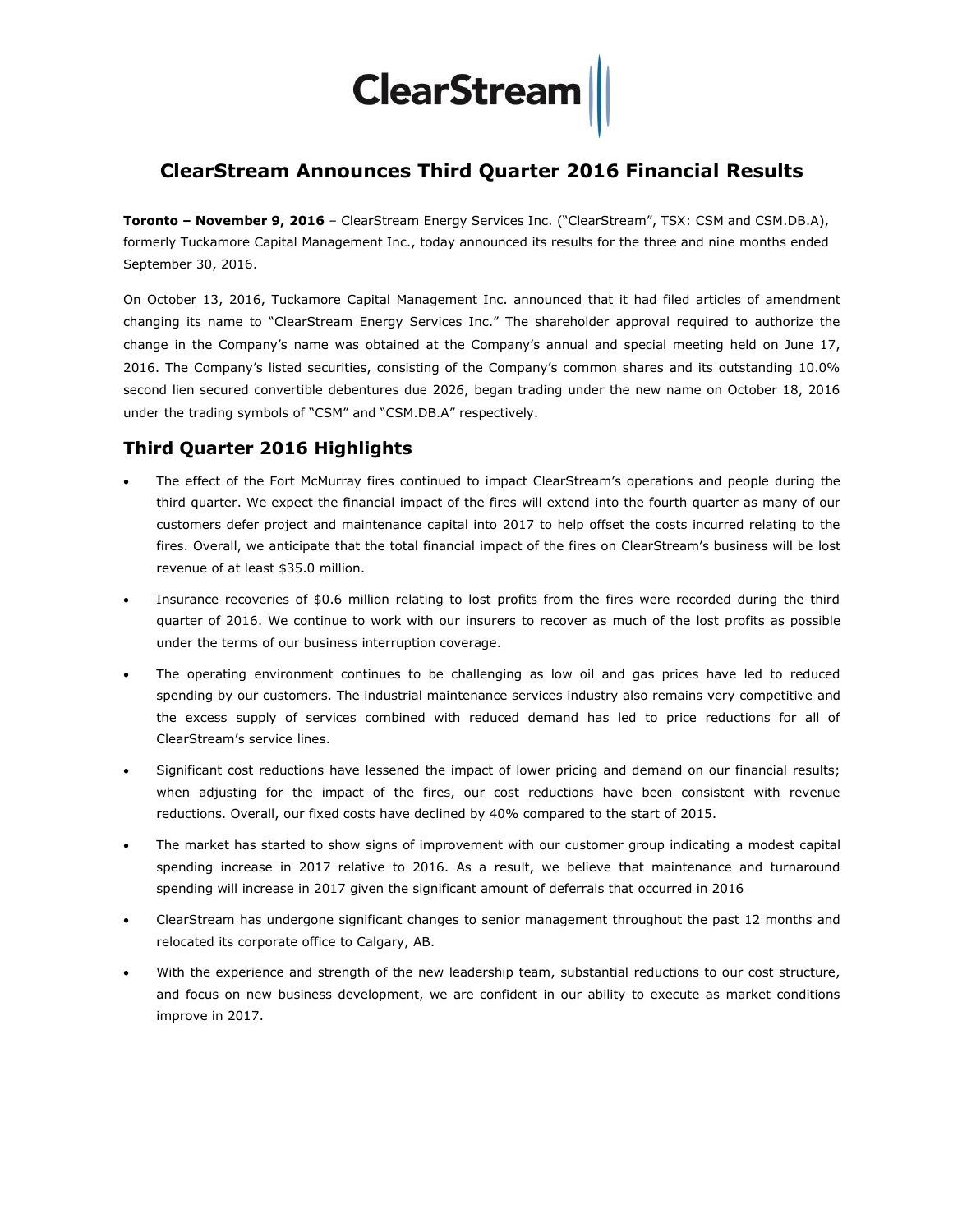## **Overview of Results**

| (\$ millions, except per share amounts)                      | Q3 2016 | Q3 2015               | 9 months<br>2016 | 9 months<br>2015      |
|--------------------------------------------------------------|---------|-----------------------|------------------|-----------------------|
|                                                              |         | Restated <sup>1</sup> |                  | Restated <sup>1</sup> |
| Revenue                                                      | 67.8    | 116.7                 | 197.7            | 327.2                 |
| Gross profit                                                 | 6.8     | 18.4                  | 17.6             | 45.1                  |
| Selling, general & administrative expenses                   | (3.4)   | (6.0)                 | (12.3)           | (15.8)                |
| (Loss) income from continuing operations                     | (4.6)   | 3.7                   | (26.1)           | 3.6                   |
| EBITDA                                                       | 2.9     | 11.8                  | (2.7)            | 26.9                  |
| <b>Adjusted EBITDA</b>                                       | 3.0     | 12.6                  | 5.3              | 30.0                  |
| (Loss) income per share from continuing<br>operations, basic | (0.04)  | 0.03                  | (0.24)           | 0.03                  |

<sup>1</sup> Adjusted for discontinued operations and reclassification of certain selling, general and administrative expenses of ClearStream to cost of revenues.

Revenue for the three and nine-month periods ended September 30, 2016 was \$67.8 million and \$197.7 million, compared to \$116.7 million and \$327.2 million produced during the same periods in 2015. Gross profit for three and nine months ended September 30, 2016 was \$6.8 million and \$17.6 million representing a gross profit margin of 10.0% and 8.9%. For the same periods in the prior year, the Company reported gross profit of \$18.4 million and \$45.1 million representing a gross profit margin of 15.8% and 13.8% percent. Adjusted EBITDA was \$3.0 million and \$5.3 million for the three and nine months ended September 30, 2016, compared to \$12.6 million and \$30.0 million for the corresponding periods in 2015. The loss from continuing operations for the three and nine months ended September 30, 2016 was (\$4.6) million and (\$26.1) million compared to income of \$3.7 million and \$3.6 million for the same periods in the prior year.

### **Segment Review**

Given the significant change in ClearStream's organizational structure in the first quarter of 2016, the Company considered and concluded that there was a change in reportable segments. The reportable segments discussed below, represent the reportable segments that the chief operating decision makers consider when reviewing the performance of ClearStream and deciding where to allocate resources.

| <b>Adjusted EBITDA</b><br>\$000s          | Q3 2016  |    | Q3 2015 |    | 2016 vs. 2015 |
|-------------------------------------------|----------|----|---------|----|---------------|
| <b>ClearStream Industrial Services</b>    |          |    |         |    |               |
| Maintenance and Construction              | 5,431    |    | 10,735  |    | (5,304)       |
| Wear, Fabrication & Transportation        | 1.295    |    | 6.940   |    | (5,645)       |
| Adjusted EBITDA from portfolio operations | 6,726    |    | 17.675  | œ  | (10, 949)     |
| Corporate                                 | (3, 724) |    | (5,067) |    | 1.343         |
| Adjusted EBITDA from operations           | 3.002    | -S | 12.608  | \$ | (9,606)       |

#### **MAINTENANCE AND CONSTRUCTION SERVICES**

The Fort McMurray fires continued to impact the maintenance and construction division with estimated lost revenue of \$28.0 million during the nine months ended September 30, 2016 and \$5.0 million during the third quarter of 2016. In addition, although ClearStream completed several significant turnarounds during the third quarter, turnaround activity was substantially lower compared to the third quarter of 2015. Ongoing weakness in oil and gas prices continued to lead to maintenance and turnaround deferrals as well as customer pressure to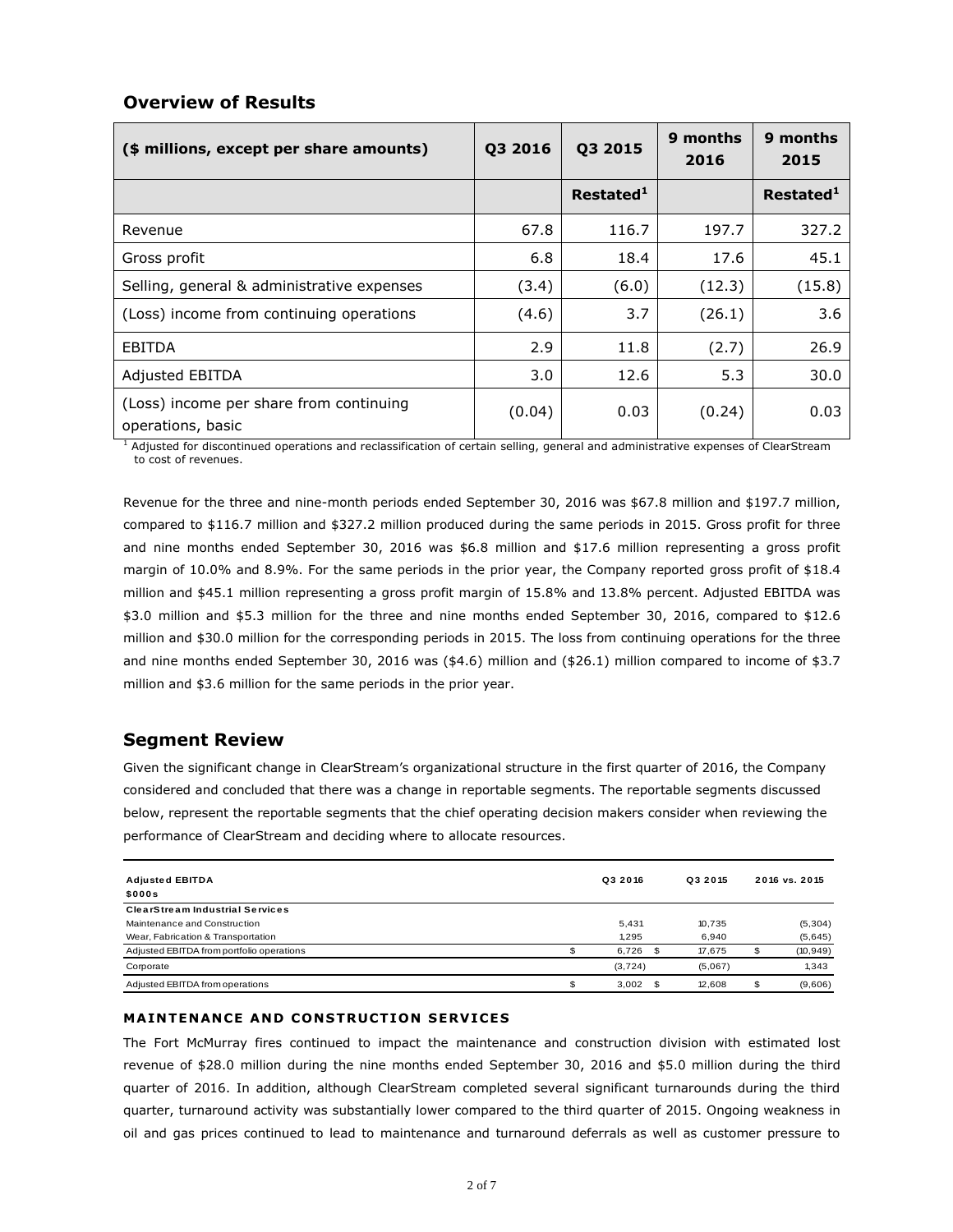lower prices. Pricing declines and lower revenue have led to the declines in adjusted EBITDA margins. These factors were partially offset by cost control efforts that were realized during the third quarter.

#### **FABR ICATION , WEAR AND TRANSPORAT ION SERVICES**

Demand for ClearStream's Wear services is driven largely by pipeline maintenance requirements for customers operating in the Alberta oilsands. The Fort McMurray fires continued to negatively impact the Wear business during the third quarter with estimated lost revenue of \$3.0 million directly caused by the fires. The year-to-date financial impact of the fires on the Wear business revenue is estimated to be a minimum of \$6.0 million. Pipeline maintenance deferrals also impacted the revenue of the Wear division during the third quarter.

Fabrication demand is largely based on pipeline and infrastructure project activity. Pipeline approval delays combined with weak infrastructure project activity levels have led to the significant decline in Fabrication revenue.

The services provided by the transportation division are largely related to the transportation of drilling and completions material and equipment. As a result of weak drilling and completion activity, demand for ClearStream's transportation services is down in 2016 relative to 2015.

Adjusted EBITDA profit margins for the segment declined due to lower pricing and revenue, which led to lower operating leverage on fixed costs. Fixed costs for the Wear, Fabrication, and Transportation segment are generally higher than our other segment due to facilities and equipment needed to provide services. We have reduced fixed costs for this segment by 17% in 2016 relative to 2015, and we expect to implement further fixed cost reductions going forward.

#### **CORPORATE**

Selling, general & administrative ("SG&A") costs decreased for the three and nine months ended September 30, 2016 in comparison to the same periods in 2015. Reductions in people, facility and discretionary costs have led to the decline in corporate SG&A costs.

# **FOURTH QUARTER 2016 OUTLOOK**

Revenue for the fourth quarter of 2016 is expected to be slightly lower compared to the third quarter of 2016. An increase in revenue in the Fort McMurray region, due to a recovery in activity levels from the May 2016 fires, is expected to be more than offset by a decline in customer spending, outside of the Fort McMurray region, near the end of 2016 as our customers' complete 2016 capital spending budgets. In addition, Fabrication demand is expected to remain weak during the fourth quarter due to continued project and pipeline delays and deferrals. Fourth quarter EBITDA is also expected to be down compared to the third quarter of 2016 due to the decrease in revenue; however, the impact of lower revenue is expected to be partially offset by the realization of cost cutting measures implemented throughout 2016.

Compared to 2015, revenue for the fourth quarter of 2016 is expected to be down substantially due to pricing and activity declines across all segments. However, EBITDA in the fourth quarter is expected to be relatively consistent on a year-over-year basis as cost reductions offset the impact of lower revenue.

### **About ClearStream Energy Services Inc.**

ClearStream is a fully integrated provider of upstream, midstream and downstream production services to the energy industry in Western Canada. For more information about ClearStream, please visit [www.ClearStreamEnergy.ca.](http://www.clearstreamenergy.ca/)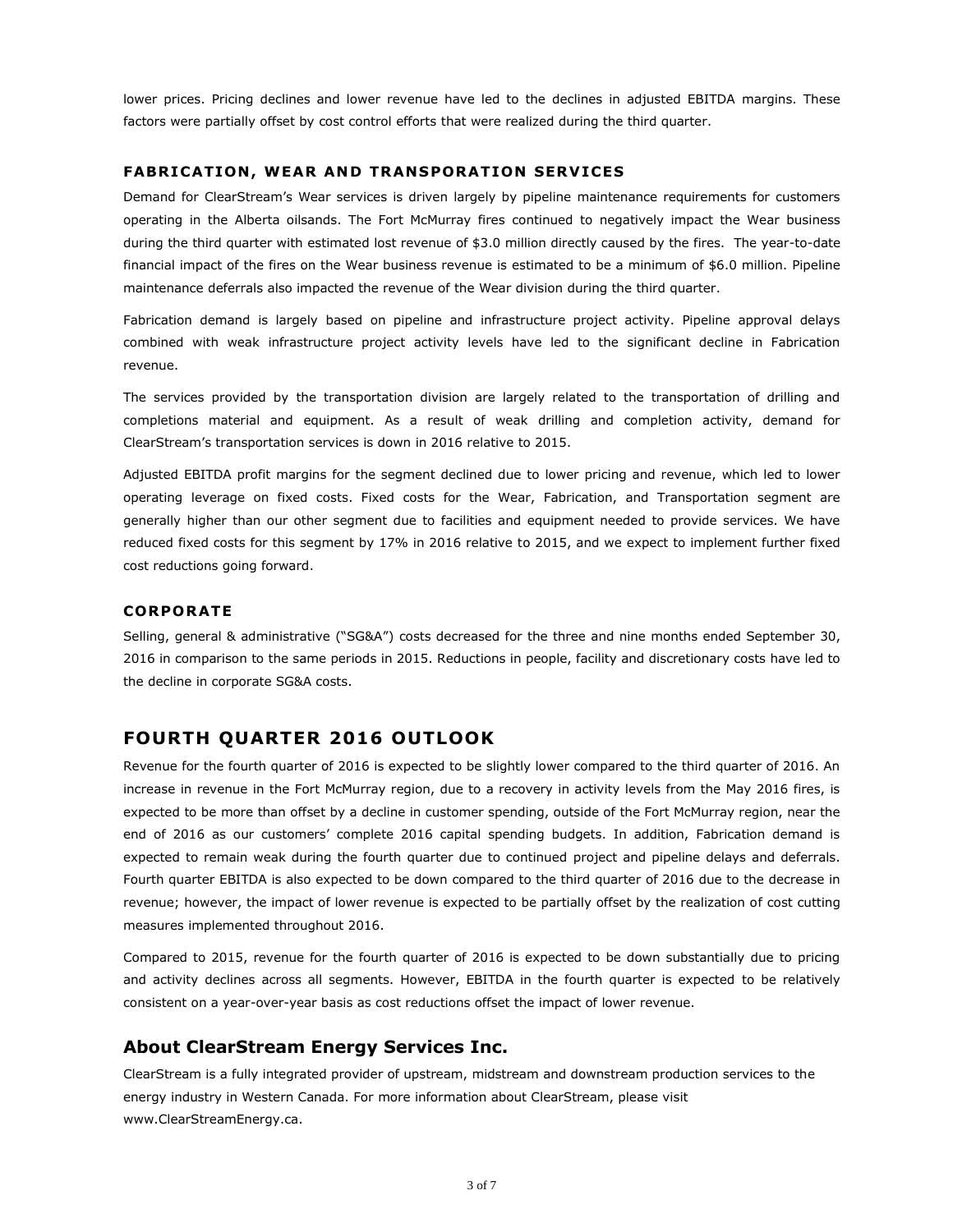#### **For further information, please contact:**

Gary Summach Chief Financial Officer ClearStream Energy Services Inc. 587-318-1003 gsummach@clearstreamenergy.ca John W. Cooper President and Chief Executive Officer ClearStream Energy Services Inc. 587-318-1001 jcooper@clearstreamenergy.ca

#### **NOT FOR DISTRIBUTION TO THE U.S. NEWS WIRE SERVICES OR FOR DISSEMINATION IN THE UNITED STATES**

#### **Forward-looking information**

This MD&A contains certain forward-looking information. Certain information included in this MD&A may constitute forward-looking information within the meaning of securities laws. In some cases, forward-looking information can be identified by terminology such as "may", "will", "should", "expect", "plan", "anticipate", "believe", "estimate", "predict", "potential", "continue" or the negative of these terms or other similar expressions concerning matters that are not historical facts. Forward-looking information may relate to management's future outlook and anticipated events or results and may include statements or information regarding the future plans or prospects of ClearStream and reflects management's expectations and assumptions regarding the growth, results of operations, performance and business prospects and opportunities of ClearStream. Without limitation, information regarding the future operating results and economic performance of ClearStream constitute forward-looking information. Such forward-looking information reflects management's current beliefs and is based on information currently available to management of the Company. Forward-looking information involves significant risks and uncertainties. A number of factors could cause actual events or results to differ materially from the events and results discussed in the forward-looking information including risks related to investments, conditions of capital markets, economic conditions, commodity prices, dependence on key personnel, limited customer bases, interest rates, regulatory change, ability to meet working capital requirements and capital expenditures needs, factors relating to the weather and availability of labour. These factors should not be considered exhaustive. In addition, in evaluating this information, investors should specifically consider various factors, including the risks outlined under "Risk Factors," which may cause actual events or results to differ materially from any forward-looking statement. In formulating forwardlooking information herein, management has assumed that business and economic conditions affecting ClearStream will continue substantially in the ordinary course, including without limitation with respect to general levels of economic activity, regulations, taxes and interest rates. Although the forward-looking information is based on what management of ClearStream consider to be reasonable assumptions based on information currently available to it, there can be no assurance that actual events or results will be consistent with this forward-looking information, and management's assumptions may prove to be incorrect. This forward-looking information is made as of the date of this MD&A, and ClearStream does not assume any obligation to update or revise it to reflect new events or circumstances except as required by law. Undue reliance should not be placed on forward-looking information. ClearStream is providing the forward-looking financial information set out in this MD&A for the purpose of providing investors with some context for the "Fourth Quarter 2016 Outlook" presented. Readers are cautioned that this information may not be appropriate for any other purpose.

#### **Non-standard measures**

The terms ''EBITDA'' and "Adjusted EBITDA" (collectively the ''Non-IFRS measures'') are financial measures used in this MD&A that are not standard measures under IFRS. ClearStream's method of calculating Non-IFRS measures may differ from the methods used by other issuers. Therefore, ClearStream's Non-IFRS measures, as presented may not be comparable to similar measures presented by other issuers.

**EBITDA** refers to net earnings determined in accordance with IFRS, before depreciation and amortization, interest expense and income tax expense (recovery). EBITDA is used by management and the directors of ClearStream (the "Directors") as well as many investors to determine the ability of an issuer to generate cash from operations. Management also uses EBITDA to monitor the performance of ClearStream's reportable segments and believes that in addition to net income or loss and cash provided by operating activities, EBITDA is a useful supplemental measure from which to determine ClearStream's ability to generate cash available for debt service, working capital, capital expenditures and income taxes. ClearStream has provided a reconciliation of income (loss) from continuing operations to EBITDA in its consolidated financial statements and MD&A.

**Adjusted EBITDA** refers to EBITDA excluding the interest, taxes, depreciation and amortization of long-term investments, write-down of goodwill, gain from disposal of assets held for sale, restructuring costs and gain on sale of long-term investment. ClearStream has used Adjusted EBITDA as the basis for the analysis of its past operating financial performance. Adjusted EBITDA is used by ClearStream and management believes it is a useful supplemental measure from which to determine ClearStream's ability to generate cash available for debt service, working capital, capital expenditures, and income taxes. Adjusted EBITDA is a measure that management believes facilitates the comparability of the results of historical periods and the analysis of its operating financial performance which may be useful to investors. ClearStream has provided a reconciliation of income (loss) from continuing operations to Adjusted EBITDA in its MD&A.

Investors are cautioned that the Non-IFRS Measures are not alternatives to measures under IFRS and should not, on their own, be construed as an indicator of performance or cash flows, a measure of liquidity or as a measure of actual return on the shares. These Non-IFRS measures should only be used in conjunction with the financial statements included in the MD&A and ClearStream's annual audited consolidated financial statements available on SEDAR a[t www.sedar.com](http://www.sedar.com/) or www.clearstreamenergy.ca.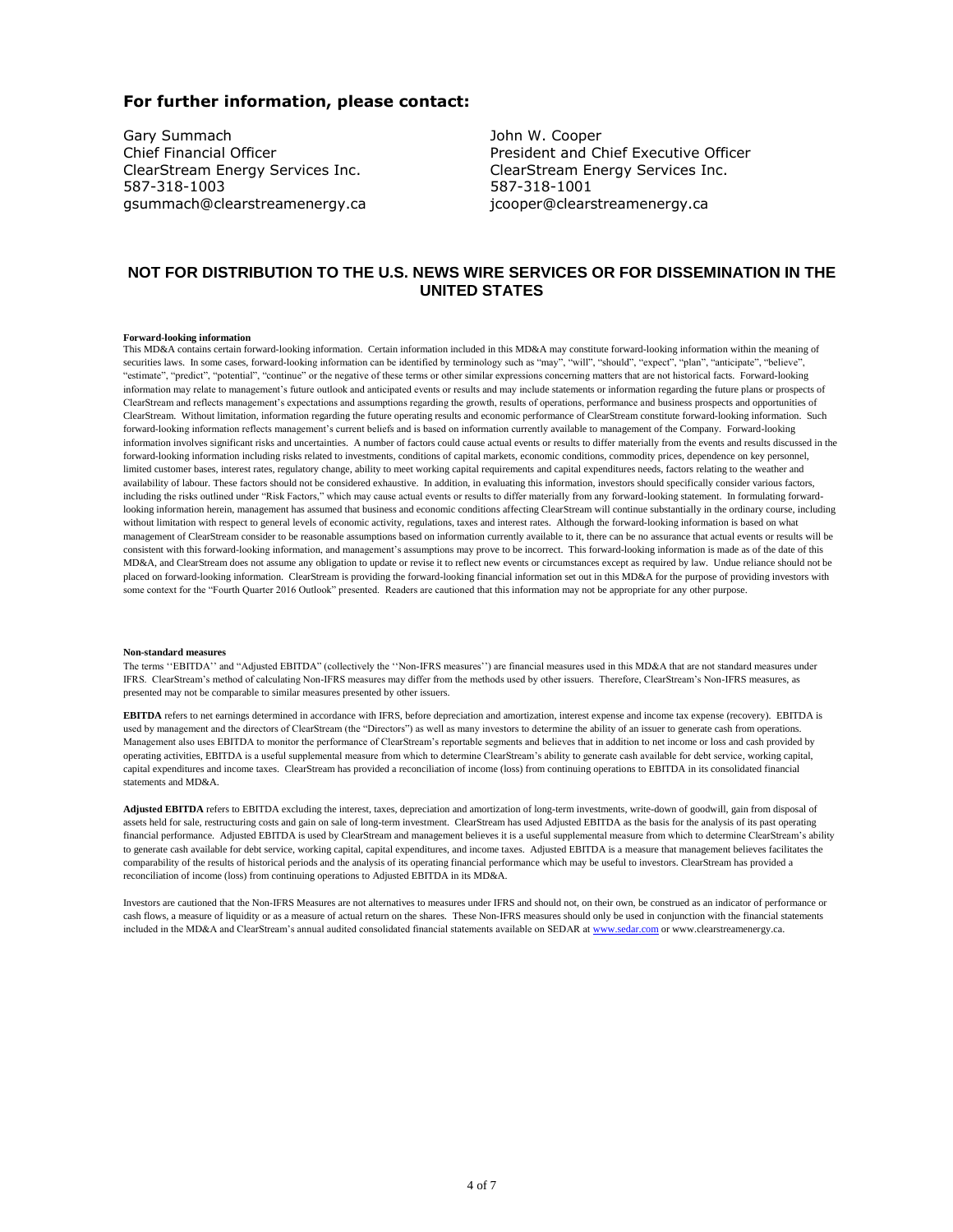# **CLEARSTREAM ENERGY SERVICES INC. (FORMERLY TUCKAMORE CAPITAL MANAGEMENT INC.)**

Consolidated Interim Balance Sheets (In thousands of Canadian dollars) (unaudited)

|                                                     | September 30, 2016 |           |    | December 31, 2015 |  |  |  |
|-----------------------------------------------------|--------------------|-----------|----|-------------------|--|--|--|
| Assets                                              |                    |           |    |                   |  |  |  |
| <b>Current Assets:</b>                              |                    |           |    |                   |  |  |  |
| Cash and cash equivalents                           | \$                 | 6,983     | \$ | 24,409            |  |  |  |
| Cash and short-term investments held in trust       |                    | 980       |    | 4,380             |  |  |  |
| Accounts receivable                                 |                    | 51,515    |    | 76,089            |  |  |  |
| <b>Inventories</b>                                  |                    | 3,628     |    | 3,114             |  |  |  |
| Prepaid expenses                                    |                    | 2,503     |    | 2,357             |  |  |  |
| Other current assets                                |                    | 1,114     |    | 114               |  |  |  |
| Assets held for sale                                |                    |           |    | 54,310            |  |  |  |
| Total current assets                                | \$                 | 66,723    | \$ | 164,773           |  |  |  |
| Property, plant and equipment                       |                    | 25,357    |    | 30,873            |  |  |  |
| Long-term investments                               |                    | 632       |    | 8,000             |  |  |  |
| Goodwill                                            |                    | 22,288    |    | 30,988            |  |  |  |
| Intangible assets                                   |                    | 16,446    |    | 18,904            |  |  |  |
| <b>Other assets</b>                                 |                    | 6,381     |    |                   |  |  |  |
| <b>Total assets</b>                                 | \$                 | 137,827   | \$ | 253,538           |  |  |  |
| Liabilities and Shareholders' Deficit               |                    |           |    |                   |  |  |  |
| <b>Current liabilities:</b>                         |                    |           |    |                   |  |  |  |
| Accounts payable and accrued liabilities            |                    | 23,920    |    | 32,132            |  |  |  |
| Current portion of obligations under finance leases |                    | 4,391     |    | 4,685             |  |  |  |
| Senior credit facility                              |                    |           |    | 58,482            |  |  |  |
| <b>Secured Debentures</b>                           |                    |           |    | 174,311           |  |  |  |
| Liabilities related to assets held for sale         |                    |           |    | 42,637            |  |  |  |
| <b>Total current liabilities</b>                    | \$                 | 28,939    | \$ | 312,247           |  |  |  |
| Obligations under finance leases                    |                    | 3,699     |    | 6,347             |  |  |  |
| Senior secured debentures                           |                    | 171,563   |    |                   |  |  |  |
| Convertible secured debentures                      |                    | 24,282    |    |                   |  |  |  |
| Shareholders' deficit                               |                    | (90, 656) |    | (65,056)          |  |  |  |
| Total liabilities & shareholders' deficit           | \$                 | 137,827   | \$ | 253,538           |  |  |  |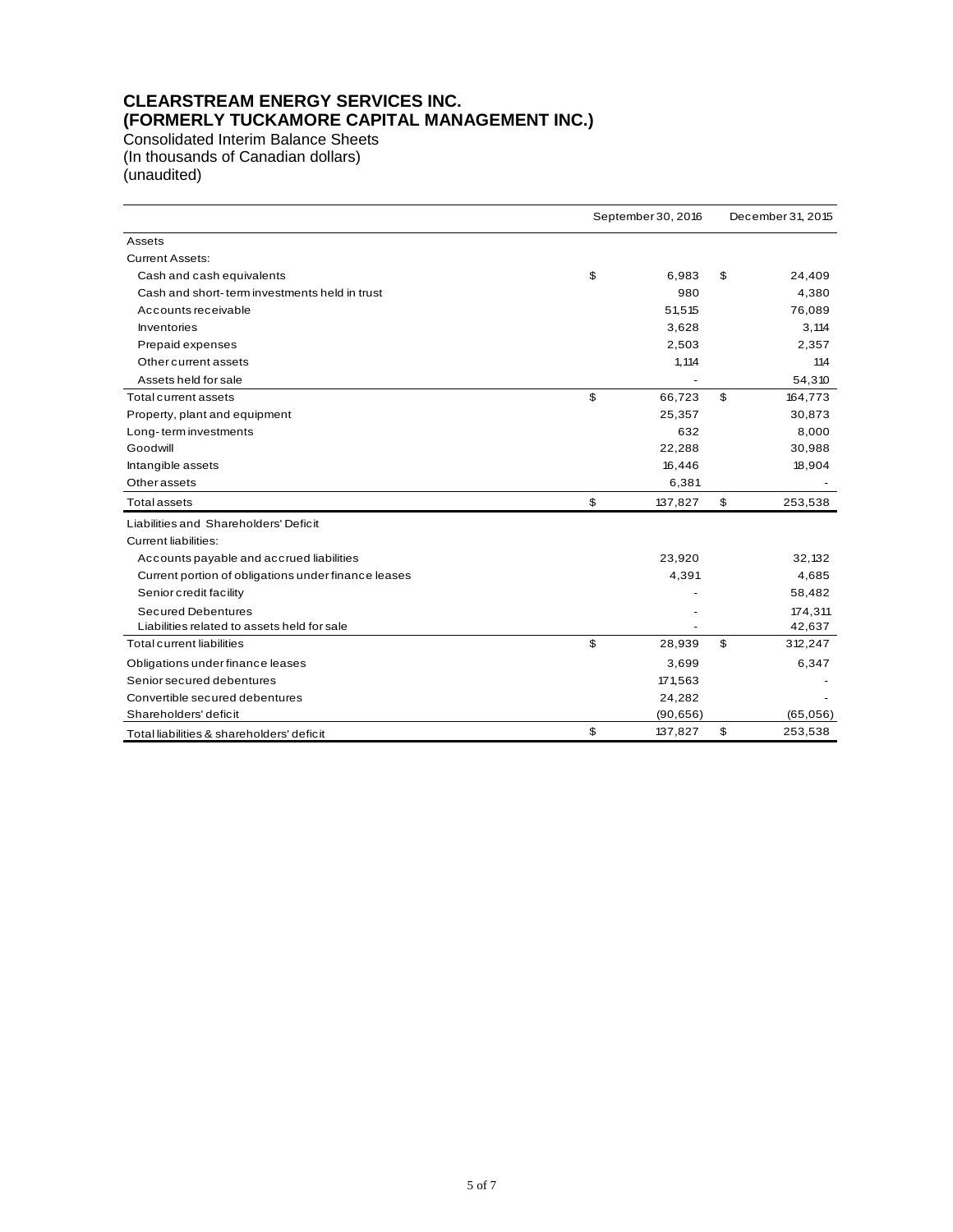# **CLEARSTREAM ENERGY SERVICES INC. (FORMERLY TUCKAMORE CAPITAL MANAGEMENT INC.)**

Consolidated Interim Statements of Loss and Comprehensive Loss (In thousands of Canadian dollars, except per share amounts) (unaudited)

|                                                                               |    | Three months ended<br>September 30, |      |                          |    | Nine months ended<br>September 30, |                       |            |  |
|-------------------------------------------------------------------------------|----|-------------------------------------|------|--------------------------|----|------------------------------------|-----------------------|------------|--|
|                                                                               |    | 2016                                |      | 2015                     |    | 2016                               |                       | 2015       |  |
|                                                                               |    | Restated <sup>1</sup>               |      |                          |    |                                    | Restated <sup>1</sup> |            |  |
| Revenues                                                                      | \$ | 67,773                              | \$   | 116,662                  | \$ | 197,748                            | \$                    | 327,166    |  |
| Cost of revenues                                                              |    | (60, 949)                           |      | (98, 255)                |    | (180, 143)                         |                       | (282, 099) |  |
| Gross profit                                                                  |    | 6,824                               |      | 18,407                   |    | 17,605                             |                       | 45,067     |  |
| Selling, general and administrative expenses                                  |    | (3,356)                             |      | (6,037)                  |    | (12, 312)                          |                       | (15, 834)  |  |
| Amortization of intangible assets                                             |    | (716)                               |      | (1, 412)                 |    | (2, 518)                           |                       | (4, 229)   |  |
| Depreciation                                                                  |    | (1,533)                             |      | (1,993)                  |    | (4,667)                            |                       | (6, 011)   |  |
| Income (loss) from long-term investments                                      |    | 62                                  |      | (478)                    |    | (93)                               |                       | 229        |  |
| Interest expense, net                                                         |    | (5, 239)                            |      | (6,032)                  |    | (16, 184)                          |                       | (17, 778)  |  |
| Gain on sale from assets held for sale                                        |    | 212                                 |      |                          |    | 1,326                              |                       |            |  |
| Restructuring costs                                                           |    | (344)                               |      | (282)                    |    | (344)                              |                       | (2,889)    |  |
| <b>Other income</b>                                                           |    | 623                                 |      |                          |    | 623                                |                       |            |  |
| Gain (loss) on sale of property, plant and equipment                          |    | (1, 155)                            |      | 149                      |    | (822)                              |                       | 347        |  |
| Write-down of goodwill                                                        |    | $\overline{\phantom{a}}$            |      | $\overline{\phantom{a}}$ |    | (8,700)                            |                       |            |  |
| (Loss) income from continuing operations                                      | \$ | (4,622)                             | \$   | 2,321                    | \$ | $(26,086)$ \$                      |                       | (1,098)    |  |
| Income tax expense - current                                                  |    | (2)                                 |      | (77)                     |    | (21)                               |                       | (96)       |  |
| Income tax recovery - deferred                                                |    |                                     |      | 1,430                    |    |                                    |                       | 4,800      |  |
| (Loss) income from continuing operations<br>Loss from discontinued operations | \$ | (4,624)                             | -\$  | 3,675                    | \$ | (26, 107)                          | \$                    | 3,606      |  |
| (net of income taxes)                                                         | \$ | (715)                               | \$   | (10, 025)                | \$ | (6, 765)                           | S.                    | (20, 645)  |  |
| Net loss and comprehensive loss                                               | \$ | $(5,339)$ \$                        |      | $(6,350)$ \$             |    | $(32,872)$ \$                      |                       | (17, 039)  |  |
| (Loss) income per share                                                       |    | Three months ended<br>September 30, |      |                          |    | Nine months ended<br>September 30, |                       |            |  |
|                                                                               |    | 2016                                |      | 2015                     |    | 2016                               |                       | 2015       |  |
| Basic and diluted:                                                            |    |                                     |      |                          |    |                                    |                       |            |  |
| Continuing operations                                                         | \$ | (0.04)                              | - \$ | 0.03                     | S  | $(0.24)$ \$                        |                       | 0.03       |  |
| Net loss                                                                      | \$ | (0.05)                              | \$   | (0.06)                   | \$ | (0.30)                             | \$                    | (0.15)     |  |